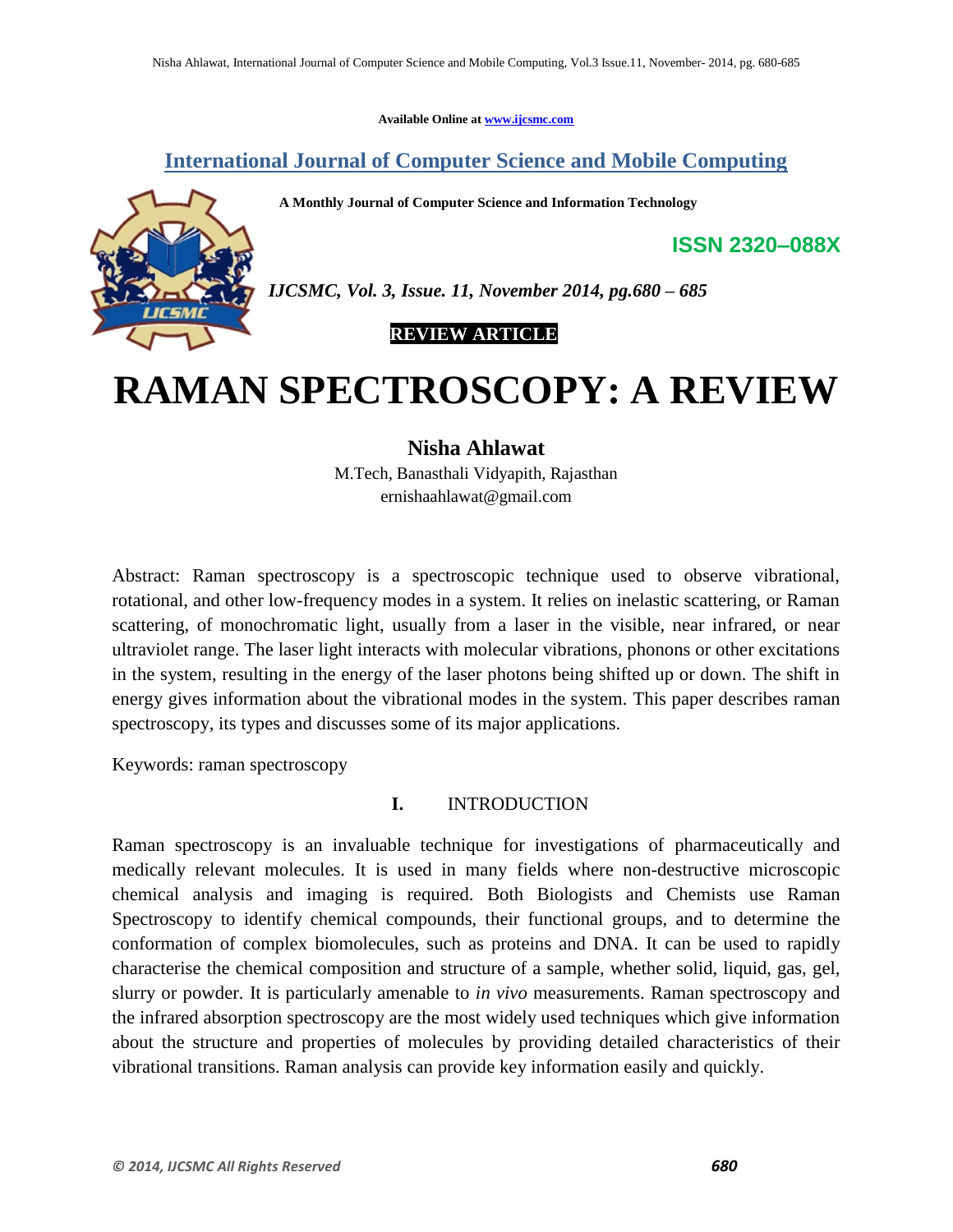The Raman spectroscopy is based on an inelastic light scattering by molecules (the Raman effect). In the Raman scattering process, a photon interacts momentarily with a molecule and is then scattered into surroundings in all directions. During the brief interaction with molecule, photon loses or gains energy which is then detected and analyzed.



Fig 1. Energy-level diagram showing the states involved in Raman signal.

The Raman effect occurs when electromagnetic radiation impinges on a molecule and interacts with the polarizable electron density and the bonds of the molecule in the phase (solid, liquid or gaseous) and environment in which the molecule finds itself. For the spontaneous Raman effect, which is a form of inelastic light scattering, a photon (electromagnetic radiation of a specific wavelength) excites (interacts with) the molecule in either the ground rovibronic state or an excited rovibronic state. This results in the molecule being in a so-called virtual energy state for a short period of time before an inelastically scattered photon results. The resulting inelastically scattered photon which is "emitted"/"scattered" can be either of higher (anti-Stokes) or lower (Stokes) energy than the incoming photon. In Raman scattering the resulting rovibronic state of the molecule is a different rotational or vibrational state than the one in which the molecule was originally, before interacting with the incoming photon (electromagnetic radiation). The difference in energy between the original rovibronic state and this resulting rovibronic state leads to a shift in the emitted photon's frequency away from the excitation wavelength, the so-called Rayleigh line. The Raman effect is due to inelastic scattering and should not be confused with emission (fluorescence or phosphorescence) where a molecule in an excited electronic state emits a photon of energy and returns to the ground electronic state, in many cases to a vibrationally excited state on the ground electronic state potential energy surface.

#### **II.** TYPES OF RAMAN SPECTROSCOPY

There are a number of advanced types of Raman spectroscopy, including surface-enhanced Raman, resonance Raman, tip-enhanced Raman, stimulated Raman (analogous to stimulated emission), transmission Raman, spatially offset Raman, and hyper Raman.

1. Surface-enhanced Raman spectroscopy (SERS) – Normally done in a silver or gold colloid or a substrate containing silver or gold. Surface plasmons of silver and gold are excited by the laser, resulting in an increase in the electric fields surrounding the metal. Given that Raman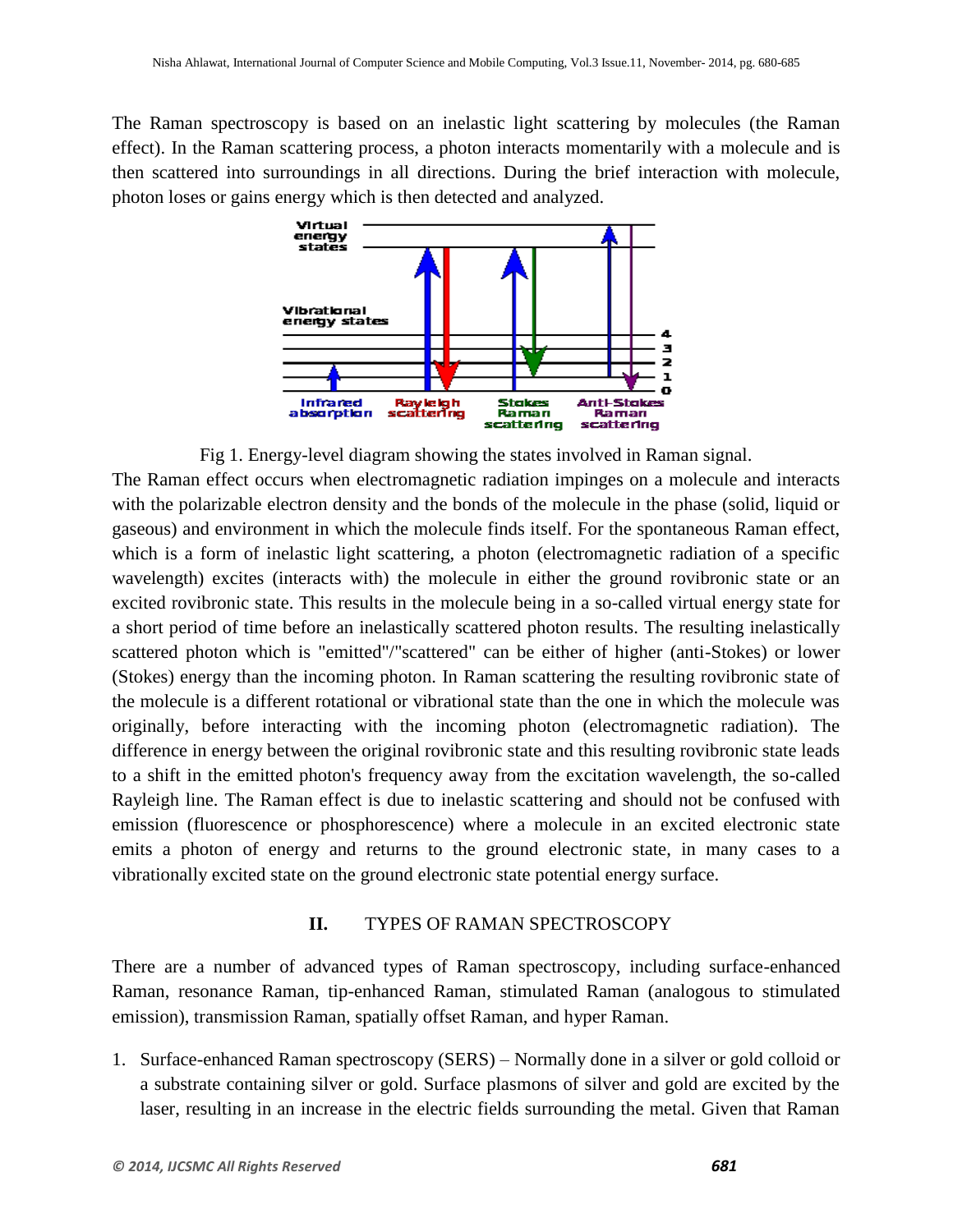intensities are proportional to the electric field, there is large increase in the measured signal (by up to 1011). This effect was originally observed by Martin Fleischmann but the prevailing explanation was proposed by Van Duyne in 1977.[1]

- 2. Resonance Raman spectroscopy The excitation wavelength is matched to an electronic transition of the molecule or crystal, so that vibrational modes associated with the excited electronic state are greatly enhanced. This is useful for studying large molecules such as polypeptides, which might show hundreds of bands in "conventional" Raman spectra. It is also useful for associating normal modes with their observed frequency shifts.[2]
- 3. Hyper Raman A non-linear effect in which the vibrational modes interact with the second harmonic of the excitation beam. This requires very high power, but allows the observation of vibrational modes that are normally "silent". It frequently relies on SERS-type enhancement to boost the sensitivity.[3]
- 4. Tip-enhanced Raman spectroscopy (TERS) Uses a metallic (usually silver-/gold-coated AFM or STM) tip to enhance the Raman signals of molecules situated in its vicinity. The spatial resolution is approximately the size of the tip apex (20–30 nm). TERS has been shown to have sensitivity down to the single molecule level and holds some promise for bioanalysis applications.[4]
- 5. Stimulated Raman spectroscopy A spatially coincident, two color pulse (with polarization either parallel or perpendicular) transfers the population from ground to a rovibrationally excited state, if the difference in energy corresponds to an allowed Raman transition, and if neither frequency corresponds to an electronic resonance. Two photon UV ionization, applied after the population transfer but before relaxation, allows the intra-molecular or intermolecular Raman spectrum of a gas or molecular cluster (indeed, a given conformation of molecular cluster) to be collected. This is a useful molecular dynamics technique.
- 6. Transmission Raman Allows probing of a significant bulk of a turbid material, such as powders, capsules, living tissue, etc. It was largely ignored following investigations in the late 1960s (Schrader and Bergmann, 1967) but was rediscovered in 2006 as a means of rapid assay of pharmaceutical dosage forms. There are also medical diagnostic applications.
- 7. Spatially offset Raman spectroscopy (SORS) The Raman scattering beneath an obscuring surface is retrieved from a scaled subtraction of two spectra taken at two spatially offset points.
- 8. Surface plasmon polariton enhanced Raman scattering (SPPERS) This approach exploits apertureless metallic conical tips for near field excitation of molecules. This technique differs from the TERS approach due to its inherent capability of suppressing the background field. In fact, when an appropriate laser source impinges on the base of the cone, a TM0 mode (polaritonic mode) can be locally created, namely far away from the excitation spot (apex of the tip). The mode can propagate along the tip without producing any radiation field up to the tip apex where it interacts with the molecule. In this way, the focal plane is separated from the excitation plane by a distance given by the tip length, and no background plays any role in the Raman excitation of the molecule.[10]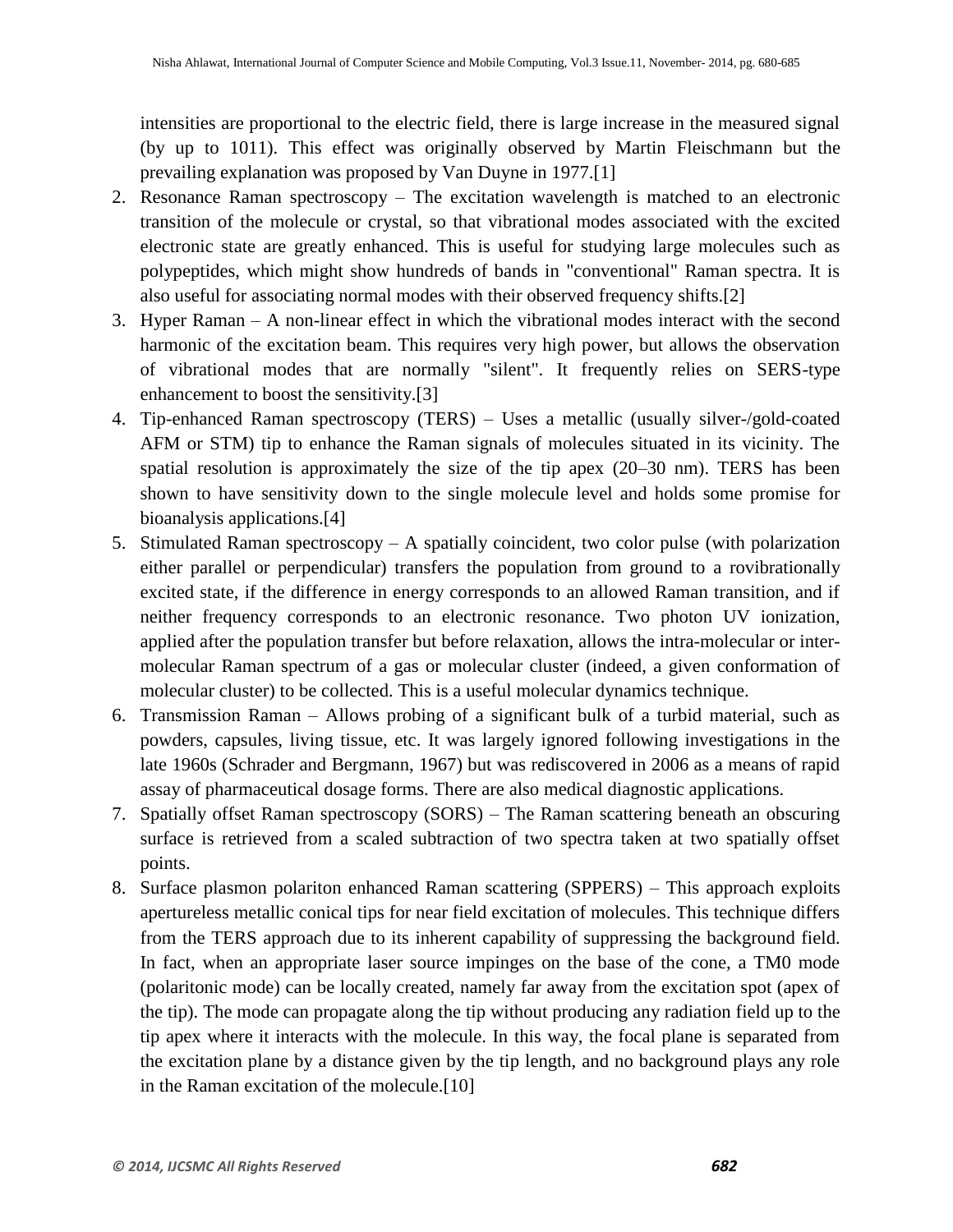#### **III.** APPLICATIONS

- 1. Raman spectroscopy is commonly used in chemistry, since vibrational information is specific to the chemical bonds and symmetry of molecules. Therefore, it provides a fingerprint by which the molecule can be identified. For instance, the vibrational frequencies of SiO, Si2O2, and Si3O3 were identified and assigned on the basis of normal coordinate analyses using infrared and Raman spectra.[4] The fingerprint region of organic molecules is in the (wavenumber) range 500–2000 cm−1. Another way that the technique is used is to study changes in chemical bonding, as when a substrate is added to an enzyme.
- 2. Raman gas analyzers have many practical applications. For instance, they are used in medicine for real-time monitoring of anesthetic and respiratory gas mixtures during surgery.
- 3. In solid state chemistry and the bio-pharmaceutical industry, Raman spectroscopy can be used to not only identify (ID) active pharmaceutical ingredients (APIs), but in the case of multiple polymorphic forms, it can also be used to identify the polymorphic form of the API. For example there are 4 different polymorphic forms of the API (aztreonam) in Cayston, a drug marketed by Gilead Sciences for cystic fibrosis[citation needed]. Both infrared and Raman spectroscopy can be used to identify and characterize the API which is used in the formulation of Cayston. In bio-pharmaceutical formulations, one must use not only the correct molecule, but the correct polymorphic form, as different polymorphic forms have different physical properties, for example, solubility, melting point, and Raman/infrared spectra.
- 4. In solid-state physics, spontaneous Raman spectroscopy is used to, among other things, characterize materials, measure temperature, and find the crystallographic orientation of a sample. As with single molecules, a given solid material has characteristic phonon modes that can help an experimenter identify it. In addition, Raman spectroscopy can be used to observe other low frequency excitations of the solid, such as plasmons, magnons, and superconducting gap excitations. The spontaneous Raman signal gives information on the population of a given phonon mode in the ratio between the Stokes (downshifted) intensity and anti-Stokes (upshifted) intensity.
- 5. Raman scattering by an anisotropic crystal gives information on the crystal orientation. The polarization of the Raman scattered light with respect to the crystal and the polarization of the laser light can be used to find the orientation of the crystal, if the crystal structure (to be specific, its point group) is known.
- 6. Raman spectroscopy is the basis for Distributed Temperature Sensing (DTS) along optical fibers, which uses the Raman-shifted backscatter from laser pulses to determine the temperature along optical fibers.
- 7. Raman active fibers, such as aramid and carbon, have vibrational modes that show a shift in Raman frequency with applied stress. Polypropylene fibers also exhibit similar shifts. The radial breathing mode is a commonly used technique to evaluate the diameter of carbon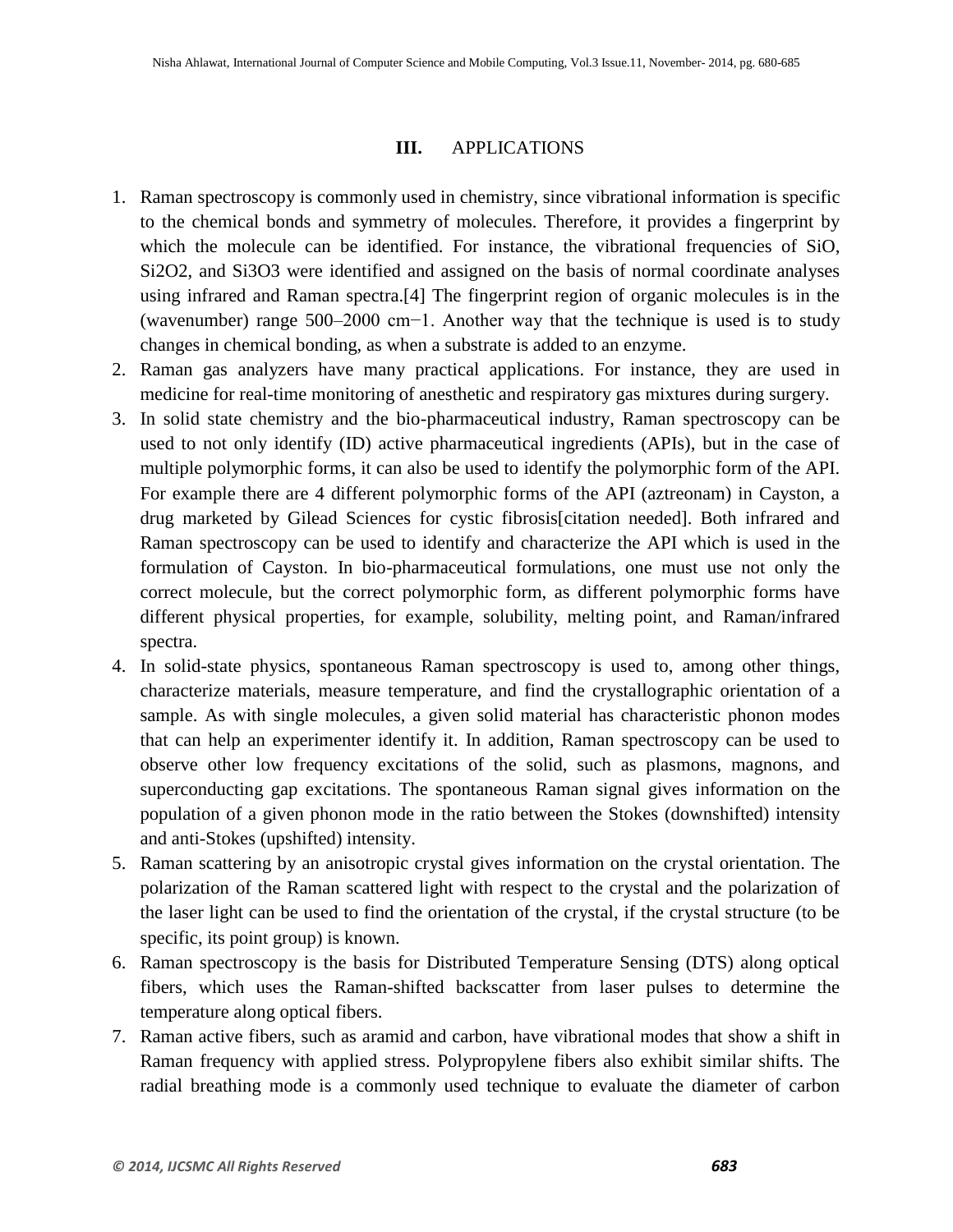nanotubes. In nanotechnology, a Raman microscope can be used to analyze nanowires to better understand the composition of the structures.

### **IV.** CONCLUSION

Raman spectroscopy, a molecular spectroscopy which is observed as inelastically scattered light, allows for the interrogation and identification of vibrational (phonon) states of molecules. As a result, Raman spectroscopy provides an invaluable analytical tool for molecular finger printing as well as monitoring changes in molecular bond structure (e.g. state changes and stresses & strains). In comparison to other vibrational spectroscopy methods, such as FT-IR and NIR, Raman has several major advantages. These advantages stem from the fact that the Raman effect manifests itself in the light scattered off of a sample as opposed to the light absorbed by a sample. As a result, Raman spectroscopy requires little to no sample preparation and is insensitive to aqueous absorption bands. This property of Raman facilitates the measurement of solids, liquids, and gases not only directly, but also through transparent containers such as glass, quartz, and plastic.

#### **REFERENCES**

[1] Jeanmaire DL, van Duyne RP (1977). "Surface Raman Electrochemistry Part I. Heterocyclic, Aromatic and Aliphatic Amines Adsorbed on the Anodized Silver Electrode". Journal of Electroanalytical Chemistry (Elsevier Sequouia S.A.) 84: 1–20. doi:10.1016/S0022- 0728(77)80224-6.

[2] Chao RS, Khanna RK, Lippincott ER; Khanna; Lippincott (1974). "Theoretical and experimental resonance Raman intensities for the manganate ion". J Raman Spectroscopy 3 (2– 3): 121. Bibcode:1975JRSp....3..121C. doi:10.1002/jrs.1250030203.

[3] Kneipp K et al. (1999). "Surface-Enhanced Non-Linear Raman Scattering at the Single Molecule Level". Chem. Phys. 247: 155–162.

[4] Hermann P, Hermeling A, Lausch V, Holland G, Möller L, Bannert N and Naumann D. (2011). "Evaluation of tip-enhanced Raman spectroscopy for characterizing different virus strains". Analyst 136 (2): 1148–1152.

[5] Chou, K.C. (1984) Low-frequency vibration of DNA molecules. Biochemical Journal, 221, 27–31.

[6] Chao RS, Khanna RK, Lippincott ER; Khanna; Lippincott (1974). "Theoretical and experimental resonance Raman intensities for the manganate ion". J Raman Spectroscopy 3 (2– 3): 121. Bibcode:1975JRSp....3..121C. doi:10.1002/jrs.1250030203.

[7] Lombardi JR, Birke RL (2008). "A Unified Approach to Surface-Enhanced Raman Spectroscopy". [Journal of Physical Chemistry C] (American Chemical Society) 112: 5605– 5617. doi:10.1021/jp800167+CCC (inactive 2014-02-01).